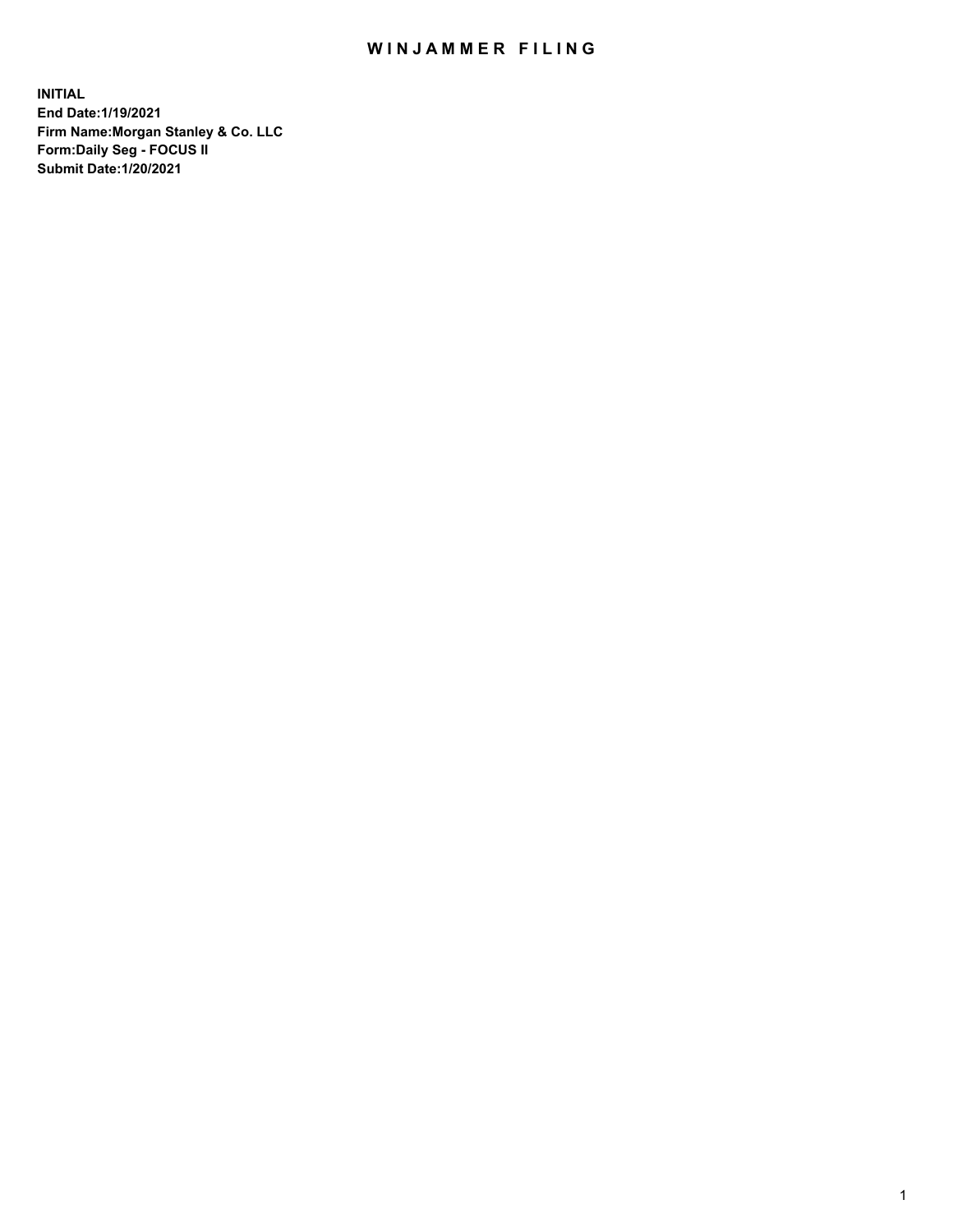**INITIAL End Date:1/19/2021 Firm Name:Morgan Stanley & Co. LLC Form:Daily Seg - FOCUS II Submit Date:1/20/2021 Daily Segregation - Cover Page**

| Name of Company                                                                                                                                                                                                                                                                                                                | Morgan Stanley & Co. LLC                                    |
|--------------------------------------------------------------------------------------------------------------------------------------------------------------------------------------------------------------------------------------------------------------------------------------------------------------------------------|-------------------------------------------------------------|
| <b>Contact Name</b>                                                                                                                                                                                                                                                                                                            | <b>Ikram Shah</b>                                           |
| <b>Contact Phone Number</b>                                                                                                                                                                                                                                                                                                    | 212-276-0963                                                |
| <b>Contact Email Address</b>                                                                                                                                                                                                                                                                                                   | lkram.shah@morganstanley.com                                |
| FCM's Customer Segregated Funds Residual Interest Target (choose one):<br>a. Minimum dollar amount: ; or<br>b. Minimum percentage of customer segregated funds required:% ; or<br>c. Dollar amount range between: and; or<br>d. Percentage range of customer segregated funds required between:% and%.                         | 235,000,000<br><u>0</u><br>0 <sup>0</sup><br>00             |
| FCM's Customer Secured Amount Funds Residual Interest Target (choose one):<br>a. Minimum dollar amount: : or<br>b. Minimum percentage of customer secured funds required:%; or<br>c. Dollar amount range between: and; or<br>d. Percentage range of customer secured funds required between: % and %.                          | 140,000,000<br><u>0</u><br>0 <sub>0</sub><br>0 <sub>0</sub> |
| FCM's Cleared Swaps Customer Collateral Residual Interest Target (choose one):<br>a. Minimum dollar amount: ; or<br>b. Minimum percentage of cleared swaps customer collateral required:% ; or<br>c. Dollar amount range between: and; or<br>d. Percentage range of cleared swaps customer collateral required between:% and%. | 92,000,000<br><u>0</u><br><u>00</u><br>00                   |

Attach supporting documents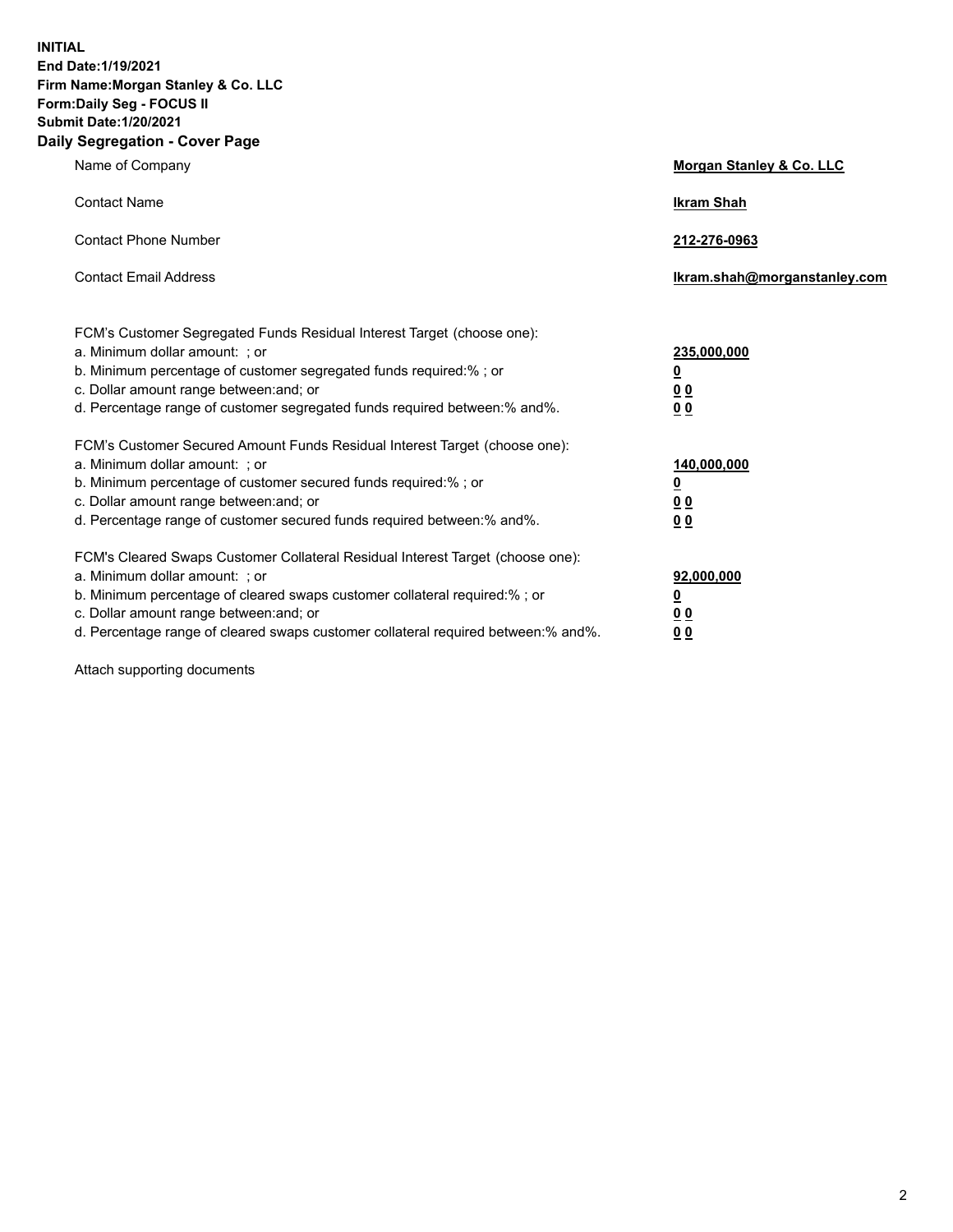## **INITIAL End Date:1/19/2021 Firm Name:Morgan Stanley & Co. LLC Form:Daily Seg - FOCUS II Submit Date:1/20/2021**

## **Daily Segregation - Secured Amounts**

Foreign Futures and Foreign Options Secured Amounts Amount required to be set aside pursuant to law, rule or regulation of a foreign government or a rule of a self-regulatory organization authorized thereunder 1. Net ledger balance - Foreign Futures and Foreign Option Trading - All Customers A. Cash **4,251,146,568** [7315] B. Securities (at market) **2,461,459,590** [7317] 2. Net unrealized profit (loss) in open futures contracts traded on a foreign board of trade **609,631,367** [7325] 3. Exchange traded options a. Market value of open option contracts purchased on a foreign board of trade **15,050,459** [7335] b. Market value of open contracts granted (sold) on a foreign board of trade **-15,461,689** [7337] 4. Net equity (deficit) (add lines 1. 2. and 3.) **7,321,826,295** [7345] 5. Account liquidating to a deficit and account with a debit balances - gross amount **20,779,020** [7351] Less: amount offset by customer owned securities **-19,763,711** [7352] **1,015,309** [7354] 6. Amount required to be set aside as the secured amount - Net Liquidating Equity Method (add lines 4 and 5) 7. Greater of amount required to be set aside pursuant to foreign jurisdiction (above) or line 6. FUNDS DEPOSITED IN SEPARATE REGULATION 30.7 ACCOUNTS 1. Cash in banks A. Banks located in the United States **696,627,865** [7500] B. Other banks qualified under Regulation 30.7 **653,733,673** [7520] **1,350,361,538** 2. Securities A. In safekeeping with banks located in the United States **481,025,008** [7540] B. In safekeeping with other banks qualified under Regulation 30.7 **22,727,641** [7560] **503,752,649** 3. Equities with registered futures commission merchants A. Cash **22,245,421** [7580] B. Securities **0** [7590] C. Unrealized gain (loss) on open futures contracts **-39,845** [7600] D. Value of long option contracts **0** [7610] E. Value of short option contracts **0** [7615] **22,205,576** [7620] 4. Amounts held by clearing organizations of foreign boards of trade A. Cash **0** [7640] B. Securities **0** [7650] C. Amount due to (from) clearing organization - daily variation **0** [7660] D. Value of long option contracts **0** [7670] E. Value of short option contracts **0** [7675] **0** [7680] 5. Amounts held by members of foreign boards of trade A. Cash **3,095,796,392** [7700] B. Securities **1,957,706,941** [7710] C. Unrealized gain (loss) on open futures contracts **609,671,212** [7720] D. Value of long option contracts **15,050,459** [7730] E. Value of short option contracts **-15,461,689** [7735] **5,662,763,315** 6. Amounts with other depositories designated by a foreign board of trade **0** [7760] 7. Segregated funds on hand **0** [7765] 8. Total funds in separate section 30.7 accounts **7,539,083,078** [7770] 9. Excess (deficiency) Set Aside for Secured Amount (subtract line 7 Secured Statement Page 1 from Line 8)

- 10. Management Target Amount for Excess funds in separate section 30.7 accounts **140,000,000** [7780]
- 11. Excess (deficiency) funds in separate 30.7 accounts over (under) Management Target **76,241,474** [7785]

**0** [7305]

**7,322,841,604** [7355]

## **7,322,841,604** [7360]

[7530]

[7570]

[7740] **216,241,474** [7380]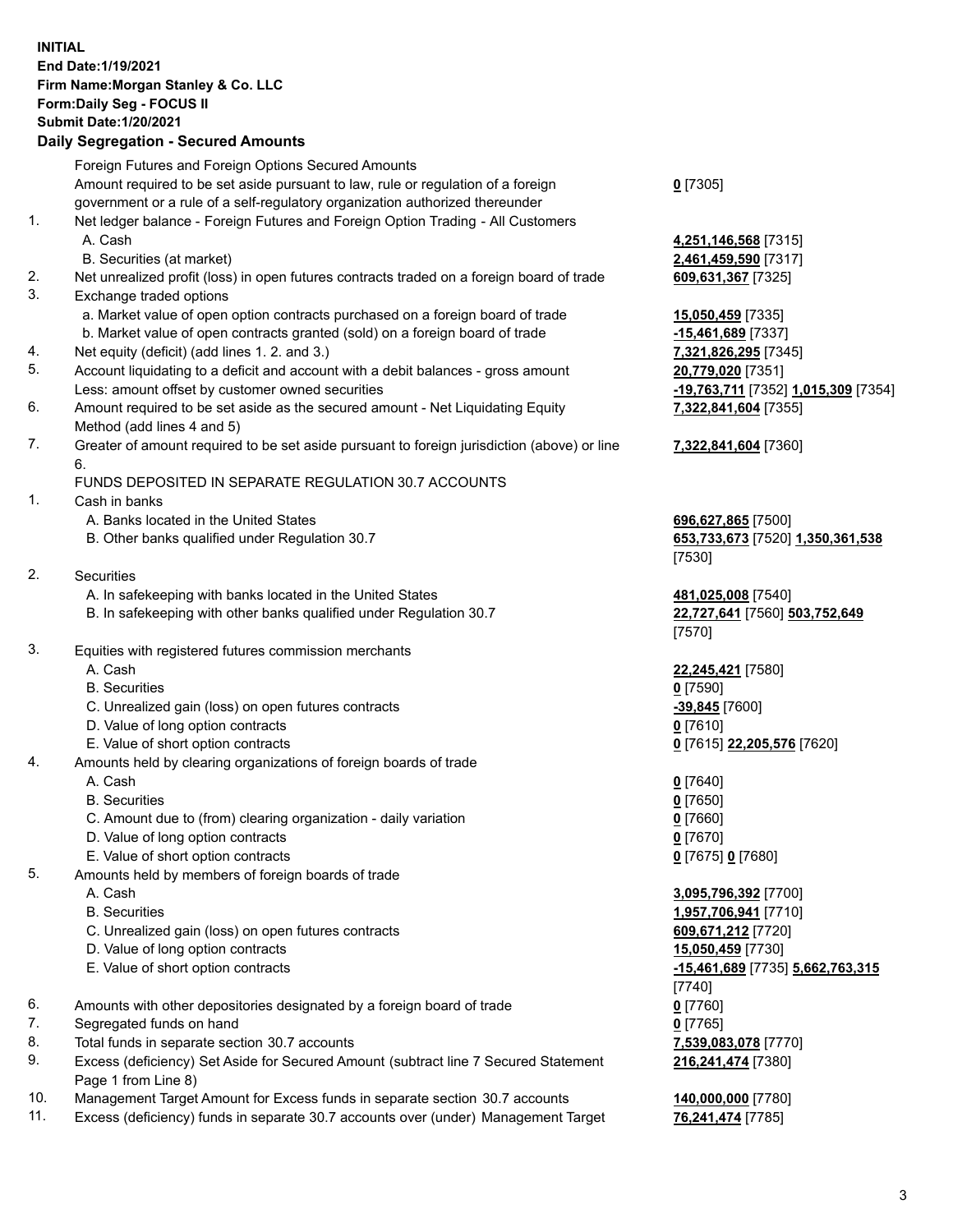**INITIAL End Date:1/19/2021 Firm Name:Morgan Stanley & Co. LLC Form:Daily Seg - FOCUS II Submit Date:1/20/2021 Daily Segregation - Segregation Statement** SEGREGATION REQUIREMENTS(Section 4d(2) of the CEAct) 1. Net ledger balance A. Cash **16,341,441,855** [7010] B. Securities (at market) **8,646,866,963** [7020] 2. Net unrealized profit (loss) in open futures contracts traded on a contract market **1,243,458,816** [7030] 3. Exchange traded options A. Add market value of open option contracts purchased on a contract market **641,971,176** [7032] B. Deduct market value of open option contracts granted (sold) on a contract market **-394,446,297** [7033] 4. Net equity (deficit) (add lines 1, 2 and 3) **26,479,292,513** [7040] 5. Accounts liquidating to a deficit and accounts with debit balances - gross amount **350,183,921** [7045] Less: amount offset by customer securities **-348,033,840** [7047] **2,150,081** [7050] 6. Amount required to be segregated (add lines 4 and 5) **26,481,442,594** [7060] FUNDS IN SEGREGATED ACCOUNTS 7. Deposited in segregated funds bank accounts A. Cash **4,302,744,869** [7070] B. Securities representing investments of customers' funds (at market) **0** [7080] C. Securities held for particular customers or option customers in lieu of cash (at market) **1,429,609,939** [7090] 8. Margins on deposit with derivatives clearing organizations of contract markets A. Cash **13,540,313,197** [7100] B. Securities representing investments of customers' funds (at market) **0** [7110] C. Securities held for particular customers or option customers in lieu of cash (at market) **7,217,257,024** [7120] 9. Net settlement from (to) derivatives clearing organizations of contract markets **122,854,372** [7130] 10. Exchange traded options A. Value of open long option contracts **641,971,176** [7132] B. Value of open short option contracts **and the set of our original contracts -394,446,297** [7133] 11. Net equities with other FCMs A. Net liquidating equity **6,855,859** [7140] B. Securities representing investments of customers' funds (at market) **0** [7160] C. Securities held for particular customers or option customers in lieu of cash (at market) **0** [7170] 12. Segregated funds on hand **0** [7150] 13. Total amount in segregation (add lines 7 through 12) **26,867,160,139** [7180] 14. Excess (deficiency) funds in segregation (subtract line 6 from line 13) **385,717,545** [7190]

- 15. Management Target Amount for Excess funds in segregation **235,000,000** [7194]
- 16. Excess (deficiency) funds in segregation over (under) Management Target Amount Excess

**150,717,545** [7198]